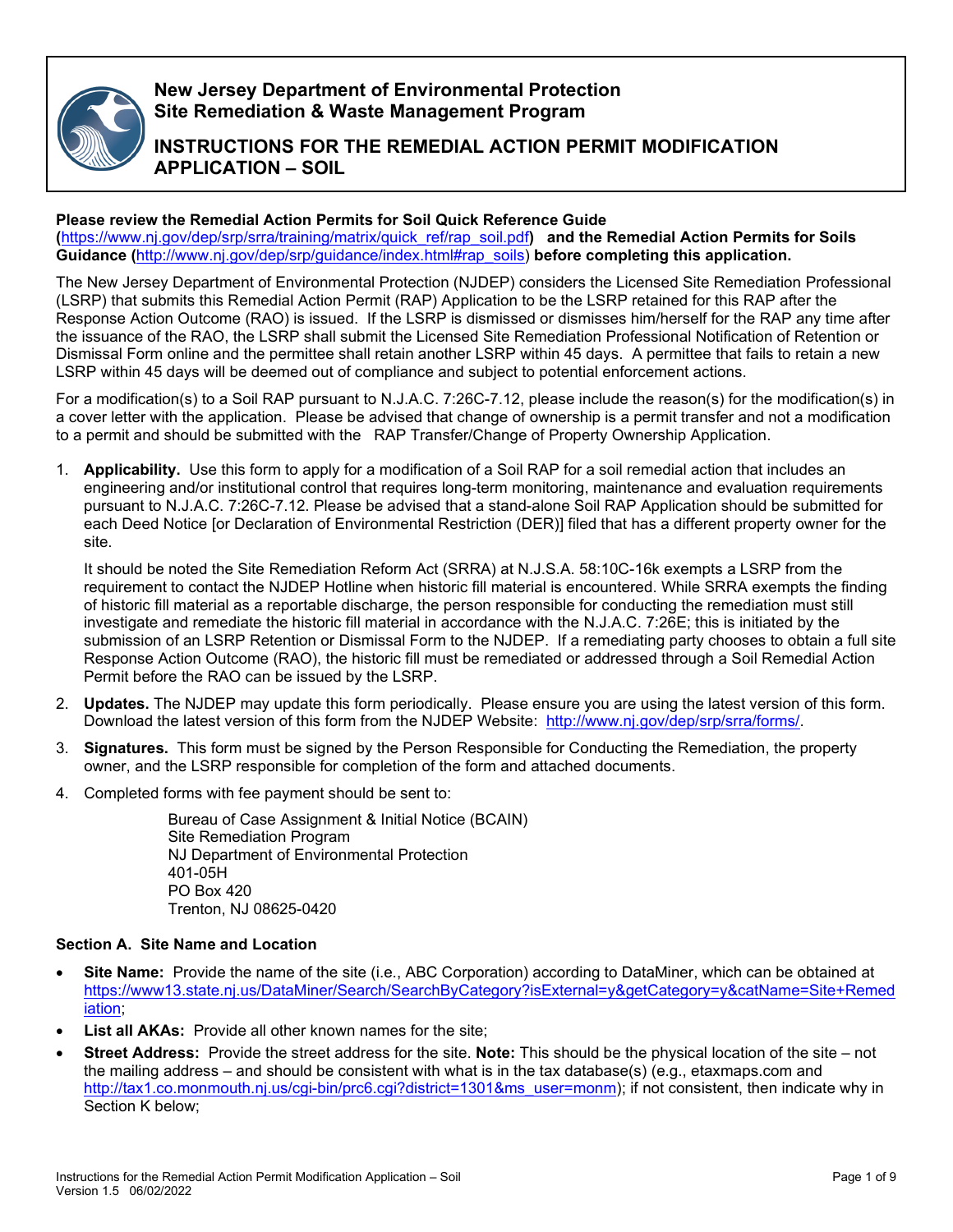- **Municipality:** Provide the name of the municipality(ies) in which the site is physically located and indicate if it is a township, borough, village, or city. **Note:** This should be the name of the incorporated municipality and not the local name;
- **County:** Provide the name of the county(ies) where the site is located;
- **Zip code:** Enter the five-digit code for the physical location of the site;
- **Program Interest (PI) Number(s):** Provide the PI Number assigned by the NJDEP according to DataMiner (see web link above). If this application is being submitted due to a subdivision of the site, please contact BCAIN prior to permit application in order to determine if new PI Numbers are needed. Contact BCAIN by email to [SRWM\\_NJEMS@dep.nj.gov](mailto:SRWM_NJEMS@dep.nj.gov) and include the following information along with your request: the subdivided lots, tax maps (current and new), owners of each lot, and the newly designated addresses for the subdivided lots;
- **Case Tracking Number(s):** Provide all NJDEP generated site identification numbers (Hotline incident numbers, UST Notice of Intent to Close numbers, ISRA numbers, etc.). Include the most recent Soil RAP Number obtained;
- **Municipal Block(s) and Lot(s):** Provide the municipal block(s) and lot(s) numbers for the site/property (not just the municipal block(s) and lot(s) numbers of the Deed Notice); this should be consistent with what is in the tax database(s) (e.g., etaxmaps.com and [http://tax1.co.monmouth.nj.us/cgi-bin/prc6.cgi?district=1301&ms\\_user=monm\)](http://tax1.co.monmouth.nj.us/cgi-bin/prc6.cgi?district=1301&ms_user=monm); if not consistent, then provide additional documentation;
- **Federal Case:** Indicate if the site is a federal case. If "Yes", indicate the case type; check all that apply. Please note that the following Federal Facility case types are ineligible to proceed without the NJDEP's pre-approval: US Department of Energy sites, US Department of Defense sites, Comprehensive Environmental Response, Compensation, and Liability Act (CERCLA) sites (commonly known as NPL/Superfund sites), and Resource Conservation and Recovery Act (RCRA) Government Priority Remedial Action (GPRA) Sites listed at [http://www.epa.gov/epawaste/hazard/correctiveaction/pdfs/2020scc.pdf.](http://www.epa.gov/epawaste/hazard/correctiveaction/pdfs/2020scc.pdf) Additional information regarding the Site Remediation Reform Act (SRRA) implementation process for RCRA, CERCLA and Federal Facility Sites can be found at: [http://www.nj.gov/dep/srp/srra/training/matrix/quick\\_ref/rcra\\_cercla\\_fed\\_facility\\_sites.pdf.](http://www.nj.gov/dep/srp/srra/training/matrix/quick_ref/rcra_cercla_fed_facility_sites.pdf)

If you have any questions, please contact the Bureau of Case Management at 609-633-1455.

## **Section B. Soil Remedial Action Permit Modification Application**

**Note**: This permit application may not be processed until all RAP annual fees, including any past due fees, have been paid in full, and all previously required RAP Transfer/Change of Property Ownership Applications have been submitted.

- 1. Indicate the reason(s) for the Soil RAP Modification Application by checking off the following selections:
	- **Change in institutional control (Complete All Sections below except Section H)**
	- **Change in engineering control (Complete All Sections below)**
	- **Permittee address change (Complete Sections C, D, E, F, L, M, and N below)**
	- **Adding an Additional Person Responsible for Conducting Remediation to the RAP (Complete Sections C, D, E, F, L, M, and N below)**
	- **Other (provide reason)**
- 2**.** You must include the appropriate application fee that is indicated on the form and can also be found in the Fee Guidance Document [\(https://www.nj.gov/dep/srp/guidance/fees/\)](https://www.nj.gov/dep/srp/guidance/fees/). Note that the document must be postmarked by June 30 of each fiscal year to apply that year's fee. Documents submitted on or after July 1 of each fiscal year will be required to apply that year's fee. Checks shall be made payable to "Treasurer State of New Jersey." Include your PI Number and Soil RAP Number on your check.

#### **Section C. Fee Billing Contact Person**

Complete this section for the fee billing contact person. The Annual Permit Fee Invoice will be mailed to this person.

#### **Section D. Person Responsible for Conducting the Remediation – Co-Permittee.**

Complete this section for the Person Responsible for Conducting the Remediation (PRCR). A person's name must be submitted as the contact person, not a title. **All contact information provided in this section should be for the PRCR, not the agent/person with power of attorney to complete/sign this application on behalf of the PRCR. "Care of" (C/O) is not acceptable unless it is for a special circumstance (e.g., condo association, person requiring special assistance); if this is the case, then explain why in Section K below and provide additional documentation as necessary.** If there is more than one person, complete the Addendum A for the additional person(s).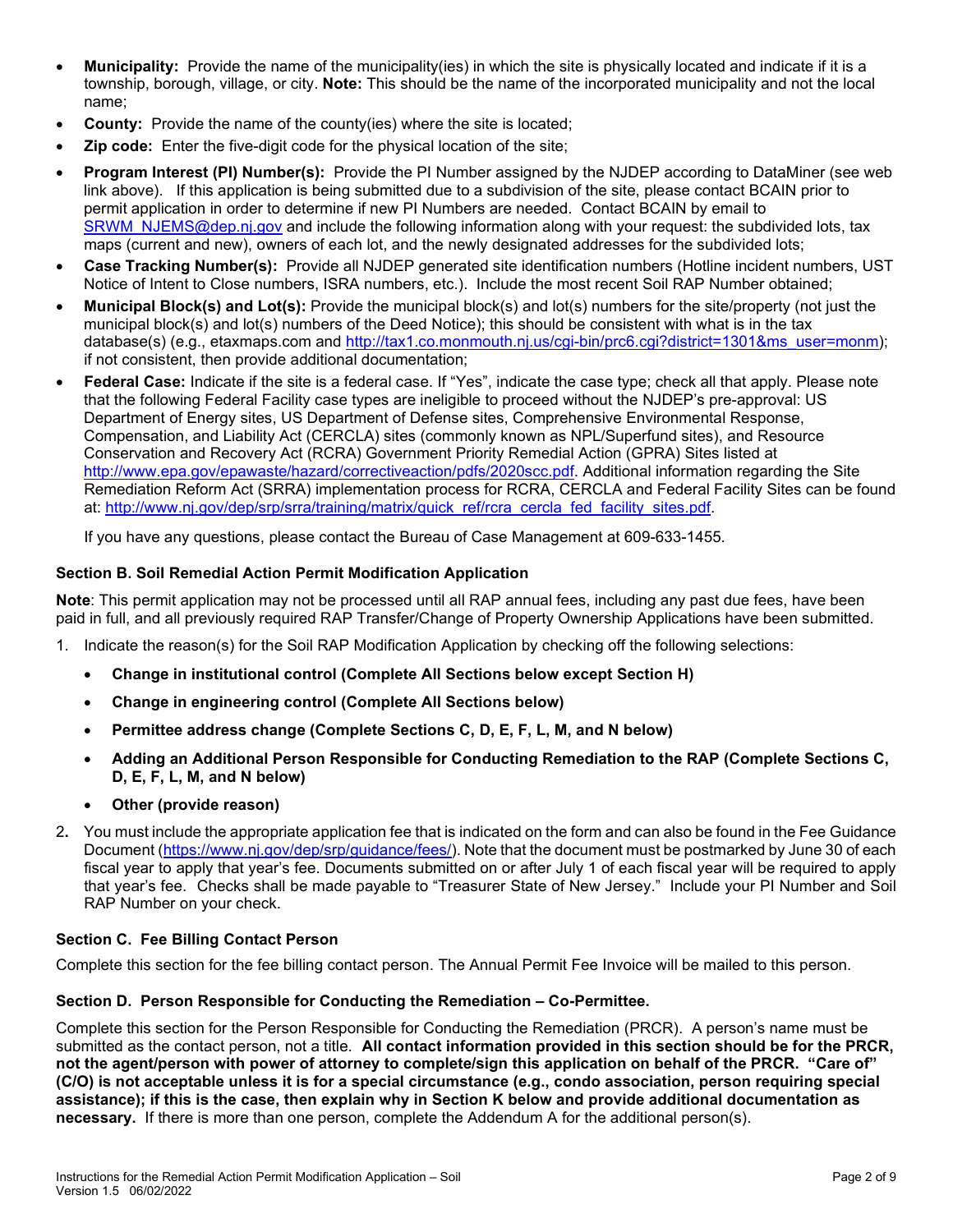**Note:** The "Person Responsible for Conducting the Remediation" that is currently identified on a permit can only be changed/modified if the responsible entity no longer exists and appropriate documentation is submitted. If a PRCR cannot be found, then document a good faith effort to locate the PRCR who received the NFA letter or RAO; this includes but is not limited to, the use of certified letters, business databases, phone logs, and internet searches. If the PRCR who received the NFA letter or RAO no longer exists, provide appropriate documentation; this includes but is not limited to, bankruptcy court filings (e.g., Notices of Discharge, approved Chapter 11 plans, etc.), and business database printouts. If it is documented that the PRCR is not a viable entity, then the Department will not include that entity as permittee on the Soil RAP.

Check the box if this entity will be the "Primary Contact for Permit Compliance" (i.e., will be performing cap inspections, submitting Soil Remedial Action Protectiveness/Biennial Certification Forms, submitting Soil RAP Applications). This box should not be checked off in both Section D and Section E.

## **Section E. Current Owner of the Site – Co-Permittee.**

Complete this section for the current owner of the site; this should be consistent with what is in the tax database(s) (e.g., etaxmaps.com and [http://tax1.co.monmouth.nj.us/cgi-bin/prc6.cgi?district=1301&ms\\_user=monm\)](http://tax1.co.monmouth.nj.us/cgi-bin/prc6.cgi?district=1301&ms_user=monm); if not consistent, then indicate why in Section K below. **All contact information provided in this section should be for the current owner, not the agent/person with power of attorney to sign this application on behalf of the current owner. "Care of" (C/O) is not acceptable unless it is for a special circumstance (e.g., condo association, person requiring special assistance); if this is the case, then explain why in Section K below and provide additional documentation as necessary.** If there is more than one person, complete the Addendum B for the additional person(s).

Check the box if this entity will be the "Primary Contact for Permit Compliance" (i.e., will be performing cap inspections, submitting Soil Remedial Action Protectiveness/Biennial Certification Forms, submitting Soil RAP Applications). This box should not be checked off in both Section D and Section E.

## **Section F. Attached Documents**

Attach the following documents with the Soil RAP Modification Application: (*Check all that apply)*

**Note:** All electronic copies should be provided in Adobe PDF file format on a compact disc (CD). All the documents required below can be combined into a single Adobe PDF file with the exception of the filed Deed Notice document, which must be a separate Adobe PDF file.

- Hard copy *and* electronic copy of the completed Soil RAP Modification Application using the current form on the NJDEP Website [\(http://www.nj.gov/dep/srp/srra/forms/\)](http://www.nj.gov/dep/srp/srra/forms/). Required for all reasons in Section B above.
- Hard copy *and* electronic copy of the cover letter/report explaining the reason(s) for the Soil RAP Modification Application. Required for all reasons in Section B above.
- Electronic copy of the Filed Deed Notice document (must be a separate Adobe PDF file) with book and page numbers, which should include all associated attachments/exhibits. The copy should be the document that was filed with the recording officer responsible for recording deeds for each county in which the property is located. Required for all reasons in Section B above.
- Electronic copy of the completed Remediation Cost Review and RFS/FA form with a detailed cost estimate, if applicable, and only indicate one of the following: if the **original** Financial Assurance (FA) mechanism (*hard copy*), including any Amendments, is attached to the Soil RAP Application; if the original FA mechanism was already submitted to the NJDEP, including the date it was submitted; or if an electronic copy of the Remediation Funding Source (RFS) mechanism and the amendment to conform to the Financial Assurance format is included if using an existing RFS mechanism as the FA. Required if FA is required for the Soil RAP.
- Electronic copy of the homeowner or condominium association's annual budget that includes funds for the operation, maintenance, and monitoring of the engineering control(s) at the site, if applicable. Required if using a homeowner or condominium association's annual budget to cover OMM costs for the engineering control(s) at the site.

## **Section G. Deed Notice Information**

This section only needs to be completed if there was a change in engineering or institutional control.

- 1. Provide the filing date that is stamped on the most applicable Deed Notice by the county recording officer.
- 2. Provide the name of the county or counties where the Deed Notice was filed.
- 3. Provide the Book Number and page numbers (first page to last page) stamped on the Deed Notice by the county recording officer.
- Instructions for the Remedial Action Permit Modification Application Soil **Page 3 of 9** Page 3 of 9 Version 1.5 06/02/2022 4. Indicate the total number of pages filed in the Deed Notice.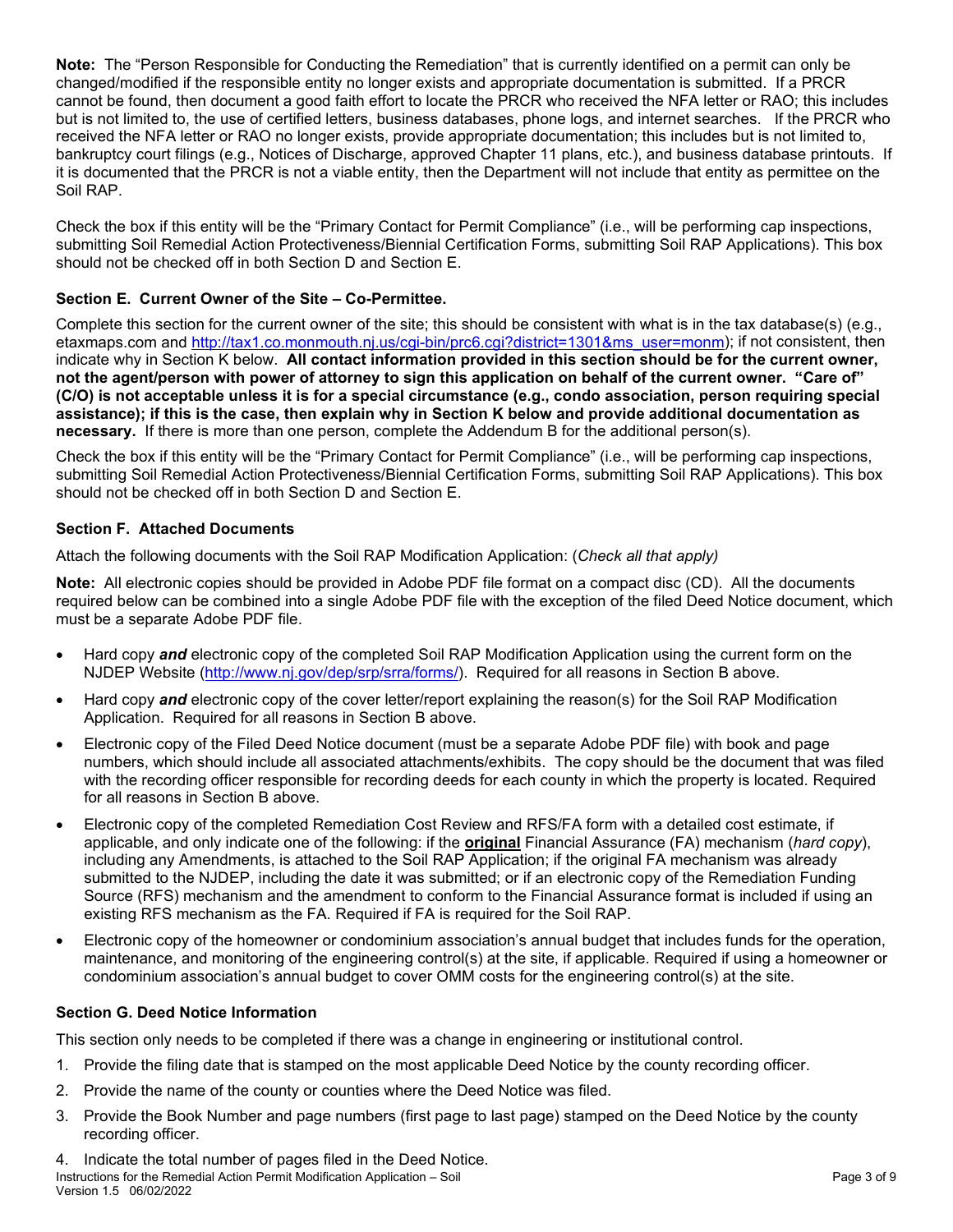- 5. Provide the Instrument/Control/File Number(s) stamped on the Deed Notice by the county recording officer. Note that some counties only use an instrument number. In this case, leave the book and page numbers blank.
- 6. Include the municipal Block(s) and Lot(s) numbers of the restricted area(s). This should be consistent with what is in the tax database(s) (e.g., etaxmaps.com and [http://tax1.co.monmouth.nj.us/cgi](http://tax1.co.monmouth.nj.us/cgi-bin/prc6.cgi?district=1301&ms_user=monm)[bin/prc6.cgi?district=1301&ms\\_user=monm\)](http://tax1.co.monmouth.nj.us/cgi-bin/prc6.cgi?district=1301&ms_user=monm); if not consistent, then provide additional documentation.
- 7. Indicate if the restricted area encompasses the entire site/property that is contained within the Deed Notice. If "No" is checked, include the percentage of the site/property that is covered in the Deed Notice.
- 8. Indicate if this Deed Notice is for Historic Fill material at the site. If "Yes", indicate if the Historic Fill material is impacting the ground water at the site.

If the historic fill material is impacting ground water, indicate if a CEA/WRA Fact Sheet Form has been submitted to the NJDEP. If "No", attach a completed CEA/WRA Fact Sheet Form to this application.

 If Historic Fill material is not impacting ground water at the site, indicate how it was determined by checking the appropriate box, either "Ground water sampled and below GWQS" or "Ground water not sampled because no trigger in SI/RI".

- 9. Indicate if the Deed Notice is for Polychlorinated Biphenyl (PCB) soil contamination greater than 1 part per million (ppm) remaining at the site. If "**Yes**", document compliance with the federal Toxic Substances Control Act (TSCA) program in Section K below and attach all supporting documentation. Please see the "Coordination of NJDEP and USEPA PCB Remediation Policies" Webpage located at<https://www.nj.gov/dep/srp/guidance/pcbremediation/> for guidance on this issue.
- 10. Indicate if the Deed Notice restricted area has been mapped and accurately depicts the Deed Notice boundary on NJ-GeoWeb. If not, then submit a GIS compatible map of the Deed Notice restricted area, produced in conformance with guidance at [http://www.nj.gov/dep/srp/gis,](http://www.nj.gov/dep/srp/gis) by email to srpgis**\_**[dn@dep.nj.gov](mailto:srpgis_dn@dep.nj.gov) and provide the date that the email was sent to the NJDEP. If it was previously submitted, then do not resubmit and just indicate the date the email was sent.

## **GIS Deliverables submittal requirements:**

- ESRI ArcMap users are advised that "mdb" (geodatabase) files are no longer accepted via email for security reasons. Attach GIS polygon shape files instead. Shape files need to include the following file extensions: .shp; .shx; .dbf; and .prj.
- Computer-aided Design (CAD) software users must submit DWG files defined in "model space" NAD 83 State Plane Coordinate feet. The Deed Notice/DER boundary should be mapped as a DWG **Polygon** and the record(s) that depict the extent of the Deed Notice/DER boundary must be named "Deed\_Notice\_Boundary" in the Layer field. Do not name annotation, graphics or any other map element in this way.
- Send GIS deliverables **by email only** to [srpgis\\_dn@dep.nj.gov](mailto:srpgis_dn@dep.nj.gov) (do not include CAD or shape files on the CD submitted with the form).
- Please refer to<http://www.state.nj.us/dep/srp/gis/>for the Minimum Accuracy Requirements for SRP GIS Submissions.
- In the body of the email that includes the GIS deliverables, include the Deed Notice information as described in the Administrative Requirements for GIS Deliverables found at <http://www.state.nj.us/dep/srp/gis/>.
- For specifics regarding the Deed Notice attribute information to be included with the GIS submittal please refer to the following:<http://www.state.nj.us/dep/srp/gis/>
- GIS questions/comments should be directed to [srpgis@dep.n](mailto:srpgis@dep.)i.gov.
- 11. List all contaminants **still present** at the site/property in the table that require the use of a Deed Notice (attach additional pages if needed). For each contaminant indicate the highest concentration **remaining** at any depth, and the shallowest depth at which a concentration was detected above standards, as measured to include the thickness of the cap. Note that the highest concentration and the shallowest depth can be from two different sampling points. **Do not attach tables from reports**.

Indicate if historic fill is present. If historic fill is present, indicate whether or not historic fill was assumed to be contaminated but not sampled. If historic fill was sampled, then list concentrations in table.

Fill the table in with the following information:

**Contaminant:** List all contaminants above the applicable Soil Remediation Standards at N.J.A.C. 7:26D;

**Compliance Option:** Check the box if a compliance option was used and the highest result indicated is the average value in a particular area and is not the highest result.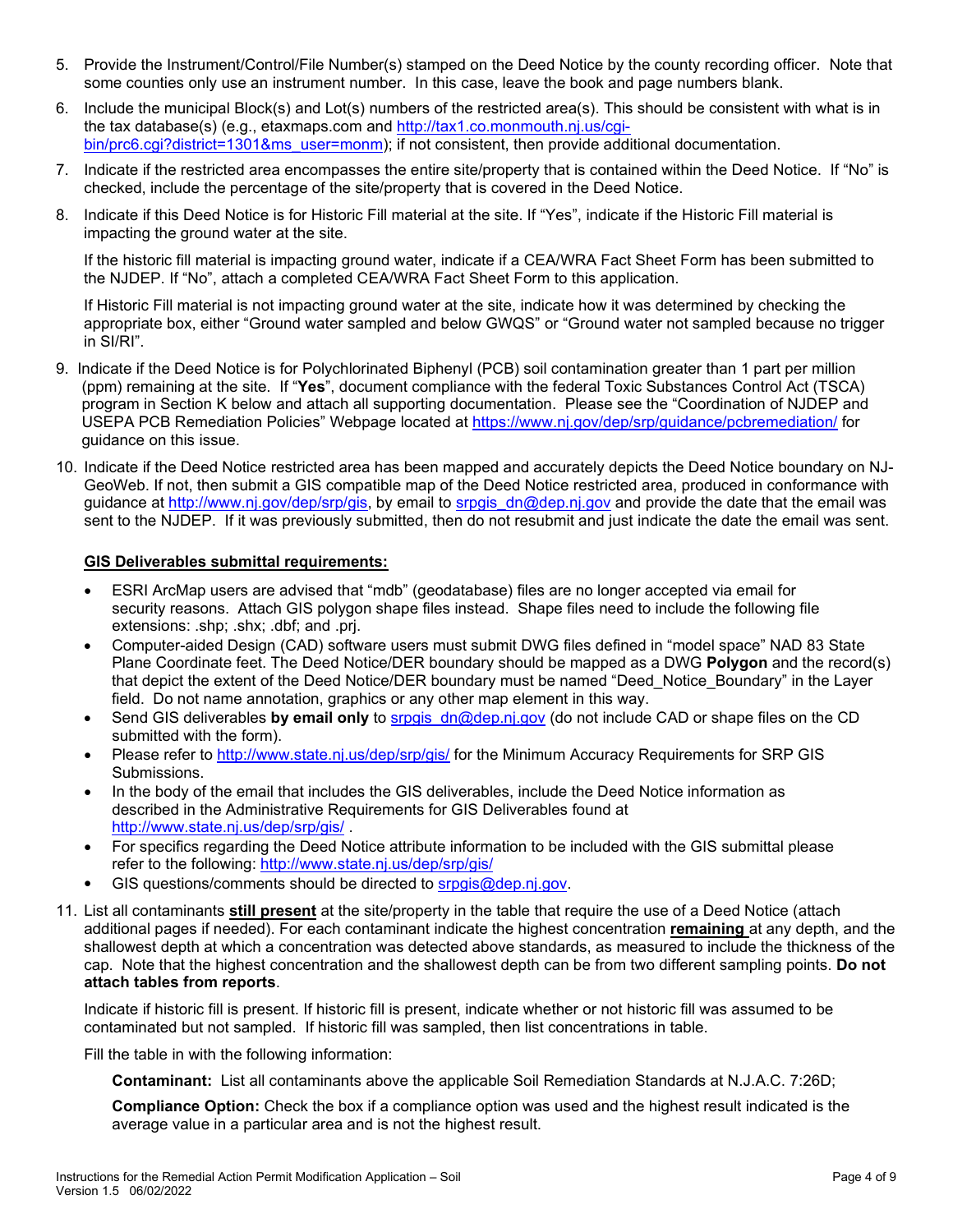**Highest Concentration:** List the maximum concentration for each contaminant in milligrams per kilogram (mg/kg), and check the box if the highest concentration was the result of a compliance option;

**Shallowest Depth:** List the shallowest depth (in feet) where the contaminant was detected as measured to include the thickness of the cap;

**Residential Soil Remediation Standard for the Ingestion-Dermal Exposure Pathway:** The Residential Ingestion-Dermal Exposure Pathway Soil Remediation Standards can be obtained at [https://www.nj.gov/dep/rules/rules/njac7\\_26d.pdf?202105.](https://www.nj.gov/dep/rules/rules/njac7_26d.pdf?202105) The Residential Ingestion-Dermal Exposure Pathway Soil Remediation Standards are located in Table 1 of the Remediation Standards.

**Non-Residential Soil Remediation Standard for the Ingestion-Dermal Exposure Pathway:** The Non-Residential Ingestion-Dermal Exposure Pathway Soil Remediation Standards can be obtained at [https://www.nj.gov/dep/rules/rules/njac7\\_26d.pdf?202105.](https://www.nj.gov/dep/rules/rules/njac7_26d.pdf?202105) The Non-Residential Ingestion-Dermal Exposure Pathway Soil Remediation Standards are located in Table 2 of the Remediation Standards.

**Residential Soil Remediation Standard for the Inhalation Exposure Pathway:** The Residential Inhalation Exposure Pathway Soil Remediation Standards can be obtained at [https://www.nj.gov/dep/rules/rules/njac7\\_26d.pdf?202105.](https://www.nj.gov/dep/rules/rules/njac7_26d.pdf?202105) The Residential Inhalation Exposure Pathway Soil Remediation Standards are located in Table 3 of the Remediation Standards.

**Non-Residential Soil Remediation Standard for the Inhalation Exposure Pathway:** The Non-Residential Inhalation Exposure Pathway Soil Remediation Standards can be obtained at [https://www.nj.gov/dep/rules/rules/njac7\\_26d.pdf?202105.](https://www.nj.gov/dep/rules/rules/njac7_26d.pdf?202105) The Non-Residential Inhalation Exposure Pathway Soil Remediation Standards are located in Table 4 of the Remediation Standards.

**Soil Remediation Standard/Alternate Remediation Standard for the Migration to Ground Water Exposure Pathway:** Complete only if you are addressing the MGW Exposure Pathway. The **SRS-MGW** Exposure Pathway can be obtained at [https://www.nj.gov/dep/rules/rules/njac7\\_26d.pdf?202105.](https://www.nj.gov/dep/rules/rules/njac7_26d.pdf?202105) The SRS-MGW Exposure Pathway are located in Table 5 of the Remediation Standards.

## **Section H. Engineering Control**

- 1. Identify all land use(s) for the area where the engineering control exists. Please note that these land uses do not correlate with the alternative land uses listed in the Remediation Standards (N.J.A.C. 7:26D).
- 2 If school, childcare, or residential was checked in question 1 above, indicate whether a presumptive remedy was implemented. If school, childcare, or residential was checked in question 1 above and a presumptive remedy was *not* implemented, provide the date the alternate remedy was approved by the NJDEP. For further information refer to [http://www.nj.gov/dep/srp/guidance/#presumptive\\_alt\\_remedy.](http://www.nj.gov/dep/srp/guidance/#presumptive_alt_remedy)
- 3. This table summarizes the information contained in Exhibit C of the filed Deed Notice. The fields should be completed as follows:

**Area**: A description identifying the area of the site where the engineering control is located.

**Engineering Control Description**: Is a dropdown list of common engineering controls. Choose from the list the type of engineering control utilized. When the cap is in multiple layers (e.g., Presumptive Remedy barrier/buffer/demarcation layers), list each layer on a separate line of the table using the same area name. If the dropdown does not contain the control implemented, choose "Other" and describe the engineering control in the area provided below the table labeled "\*Other, describe."

**Thickness**: The value here should be a number describing the thickness of a cap or the height of a fence. If thickness is not applicable to the particular engineering control utilized, it is acceptable to leave blank.

**Units**: Feet, inches, etc.

**Inspection Frequency**: Quarterly, Semi-Annually, Annually, or Biennially.

#### **Section I. Financial Assurance**

1. Indicate if the remedial action/Deed Notice includes an engineering control. **"Engineering control"** means any physical mechanism to contain or stabilize contamination or ensure the effectiveness of a remedial action. An engineering control may include, without limitation, a cap, cover, building, dike, trench, leachate collections system, fence, physical access control, and vapor mitigation systems.

If the proposed soil remedial action **does not** include an engineering control, then FA is not required for the permit, skip the rest of this section and go to the next section.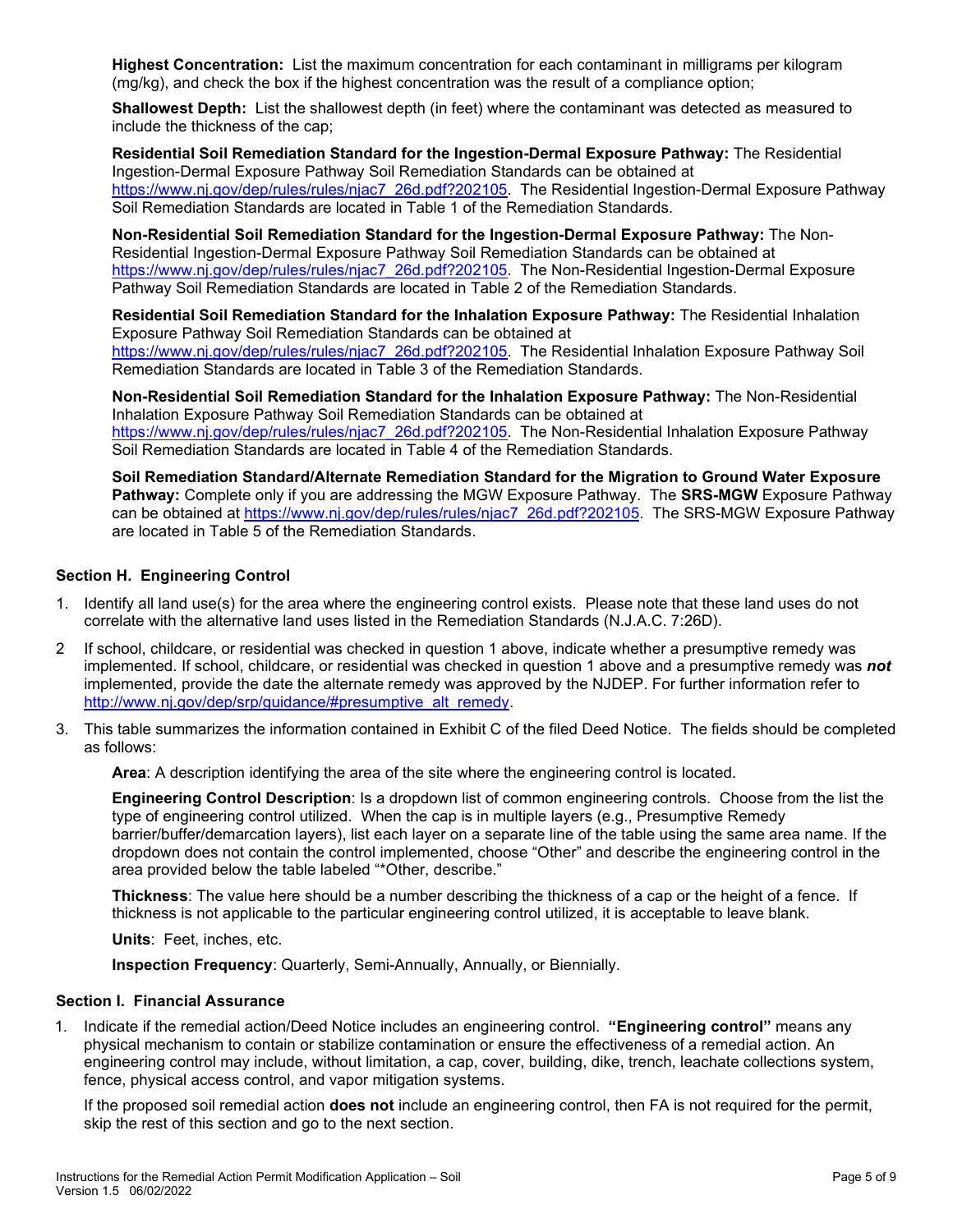2. If the remedial action/Deed Notice includes an engineering control, **FA must be obtained prior to filing this application** (unless all permittees are exempt pursuant to N.J.A.C. 7:26C-7.10(c) or if existing RFS is being used as FA).

The Administrative Requirements for the Remediation of Contaminated Sites, specifically N.J.A.C. 7:26C-10(c) defines certain entities that are exempt from establishing FA. Check all that qualifies you to be exempted. If you are exempt skip the rest of this section and go to the next section.

In the event that at least one permittee is required to establish FA and one or more of the permittees is exempt from this requirement, the non-exempt permittee(s) shall establish the full amount of the FA required.

Refer to N.J.A.C. 7:26C-5 for the FA requirements at [www.nj.gov/dep/srp/regs/arrcs/index.html.](https://sonj-my.sharepoint.com/pbauer/AppData/Local/Microsoft/Windows/Temporary%20Internet%20Files/bhose/AppData/Local/Microsoft/Windows/Local%20Settings/Temporary%20Internet%20Files/Content.Outlook/I2JSDHFU/www.nj.gov/dep/srp/regs/arrcs/index.html)

- 3. Indicate whether the current owner of the site is either a homeowner association or a condominium association by including "X" in the appropriate box. If a homeowner association or a condominium association is identified in Section E of this RAP Application, an electronic copy of the association's annual budget that includes funds for the operation, monitoring, and maintenance of the engineering control(s) should be attached as indicated in Section F above; skip the rest of this section and go to the next section. If the association identified in Section E of this RAP Application is ever unable to meet this requirement, then the person responsible for conducting the remediation is required to establish the FA for the permit if they are not exempt pursuant to N.J.A.C. 7:26C-7.10(c).
- 4. Include a cost estimate for the operation, maintenance, and monitoring of the engineering control(s). The amount of funds to operate, maintain, and monitor the engineering control(s) at the site for as long as the control(s) are needed, up to thirty (30) years (minimum of \$30,000 for a 30-year time frame) should be determined. Guidance for acceptable cost estimates can be found in the Remedial Action Permit Guidance Document at [http://www.nj.gov/dep/srp/guidance/index.html#rap\\_soils](http://www.nj.gov/dep/srp/guidance/index.html#rap_soils) .
- 5. Indicate if you are using an existing RFS mechanism as the (FA) for the site. If they are, indicate if ALL THREE of the following criteria have been met:
	- a. The amount of funds needed to operate, maintain, and monitor the engineering control(s) at the site for 30 years (minimum of \$30,000 for a 30-year time frame).
	- b. The amount of the funds in the RFS is equal to the amount of the funds required to be posted for RFS and FA.
	- c. The RFS is NOT in the form of a self-guarantee. If the RFS is in the form of a self-guarantee, you cannot use the existing RFS, but must obtain a separate financial mechanism for FA.

Provide the full amount of the current RFS.

6. Enter the full dollar amount established as the FA. The amount posted can differ from the estimated cost if net present value calculations are used. As indicated in Section F above, an electronic copy of a completed Remediation Cost Review and RFS/FA form with a detailed cost estimate should be attached. This form can be found at [http://www.nj.gov/dep/srp/srra/forms.](http://www.nj.gov/dep/srp/srra/forms) Also, please provide one of the following as indicated in Section F above: attach the **original** Financial Assurance mechanism (hard copy), including any Amendments, to the Soil RAP Application; the date the original Financial Assurance mechanism was submitted to the NJDEP; or an electronic copy of the existing RFS mechanism that is being used as the Financial Assurance and the amendment to conform to the Financial Assurance format.

#### **Notes:**

If transitioning from RFS to FA (i.e., if closing out old RFS), then also attach a copy of the amendment to conform with the Financial Assurance model document.

If there is a change in the FA the NJDEP will not authorize the release of an existing FA instrument until a new FA instrument is established and in place.

- 7. Identify the FA Mechanism used as one or any combination of the following: a Remediation Trust Fund, an Environmental Insurance Policy, a Line of Credit, Surety Bond, or a Letter of Credit in accordance with N.J.A.C. 7:26C-5. Be advised that although self-guarantee is acceptable as RFS, it is not acceptable as a FA mechanism.
- 8. Provide the name, address, and phone number of the contact person at the financial institution for the FA.

#### **Section J. Vapor Intrusion Summary**

1. Indicate if there are any buildings with an Indeterminate Vapor Intrusion Pathway status. If "Yes", document this issue in Section K below and attach any supporting documentation. Please see the Vapor Intrusion Technical Guidance Document [\(http://www.nj.gov/dep/srp/guidance/index.html#vi\)](http://www.nj.gov/dep/srp/guidance/index.html#vi) for the definition of an Indeterminate Vapor Intrusion Pathway status.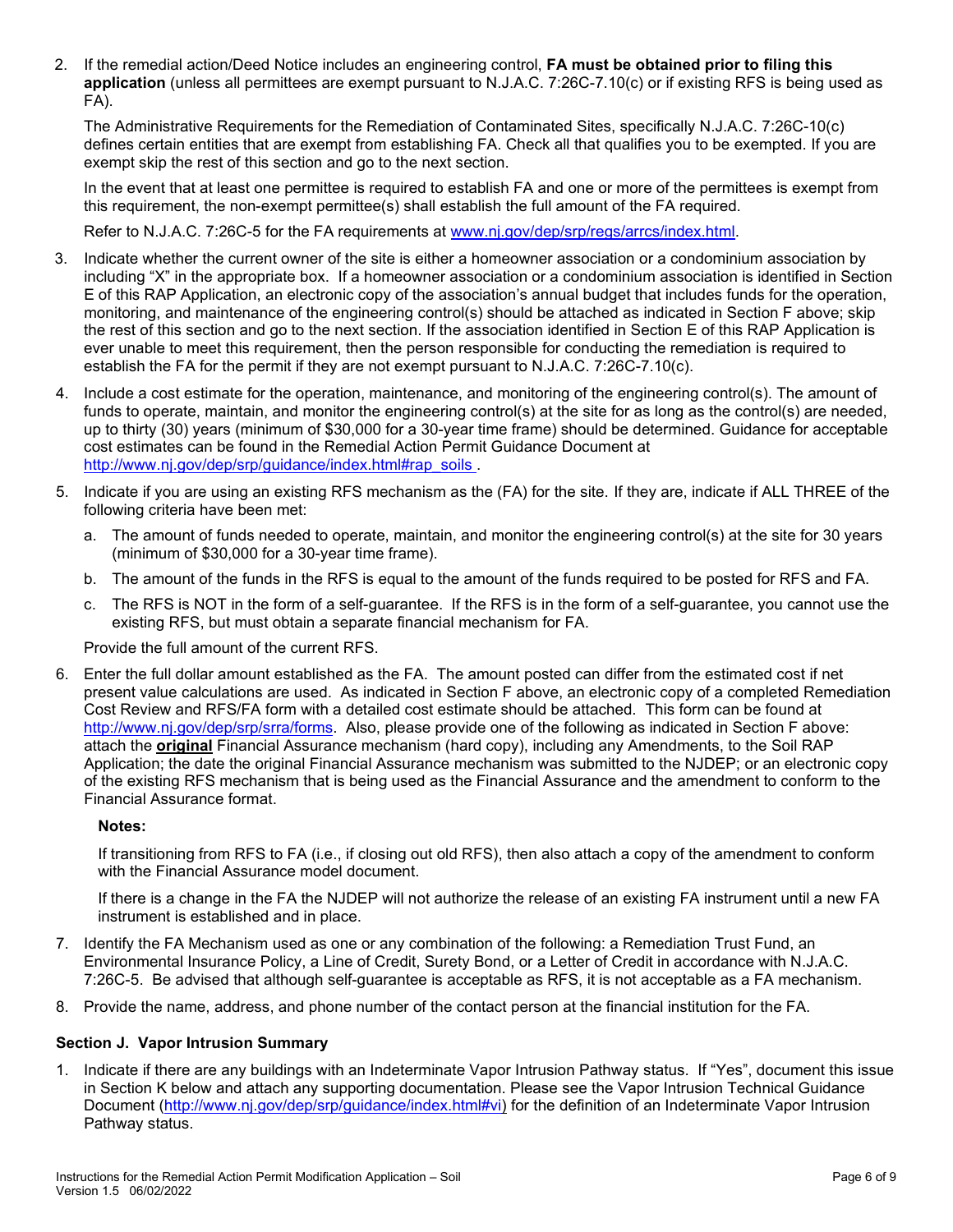**Note:** Sub-slab soil gas sampling is required to be conducted in accordance with the Department's Vapor Intrusion Technical Guidance document to remove an Indeterminate Vapor Intrusion Pathway Status for any building(s) from the Soil RAP; the sub-slab soil gas sampling results should be attached to this application or justification provided for the deviation of this sub-slab soil gas sampling requirement in Section K below, if applicable.

2. Indicate if there is soil gas contamination above the Soil Gas Screening Levels (SGSLs) beneath any buildings that require long-term monitoring as a result of this soil contamination and not ground water contamination. Vapor intrusion long-term monitoring as a result of ground water contamination should be included in the Ground Water RAP for the site.

If "Yes", document this issue in Section K below, and attach an electronic copy of the Vapor Intrusion Long-Term Monitoring Plan and a scaled site map clearly identifying the building(s). Please see the following table from the Vapor Intrusion Technical Guidance for the recommended long-term vapor intrusion monitoring/sampling plan for a Soil RAP with soil gas contamination remaining above the SGSLs beneath a building(s):

| SSSG >10X NJDEP SGSL                               | SSSG > NJDEP SGSL and <10X NJDEP SGSL    |
|----------------------------------------------------|------------------------------------------|
| First through fifth year Long-Term Monitoring:     | First year Long-Term Monitoring:         |
| 1. Annual inspection of building.                  | 1. Annual inspection of building         |
| 2. Annual sampling of IA in heating season*        | 2. Sampling of IA during heating season* |
| Sixth year Long-Term Monitoring & beyond:          | After first year Long-Term Monitoring:   |
| 1. Annual inspection of building                   | 1. Annual inspections of building        |
| 2. Sampling IA every five years in heating season* | 2. Sampling of IA every five years*      |

# **Table 6-2 Long-Term Monitoring Sampling Designs**

\* *Heating season is from November 1 to March 31 (winter).*

**Note:** Sub-slab soil gas sampling is required to be conducted in accordance with the Department's Vapor Intrusion Technical Guidance document to remove any long-term vapor intrusion monitoring from any building(s) from the Soil RAP; the sub-slab soil gas sampling results should be attached to this application or justification provided for the deviation of this sub-slab soil gas sampling requirement in Section K below, if applicable.

3. Indicate if any vapor intrusion engineering controls/mitigation systems are currently installed at any buildings as a result of this ground water contamination. Vapor intrusion engineering controls/mitigation systems that have been installed as a result of ground water contamination should be included in the Ground Water RAP for the site.

If "Yes," indicate the type of vapor intrusion engineering control/mitigation system installed and attach an electronic copy of the OMM Plan for the vapor intrusion engineering control(s)/mitigation system(s). If a preventative system was put in place, check "No". The OMM Plan should identify the building(s) and/or structure(s) and vapor intrusion engineering control(s)/mitigation system(s) that are in place (e.g., active or passive), including the address and block and lot of each impacted property. Refer to *Table 6-1 Vapor Mitigation Verification and M&M Criteria* from the Vapor Intrusion Technical Guidance for the recommended long-term vapor intrusion monitoring/sampling plan for a Ground Water RAP with a vapor mitigation system(s) in place The Vapor Intrusion Technical Guidance Document is available at [http://www.nj.gov/dep/srp/guidance/index.html#vi.](http://www.nj.gov/dep/srp/guidance/index.html#vi)

**Note:** Sub-slab soil gas and indoor air sampling is required to be conducted in accordance with the Department's Vapor Intrusion Technical Guidance document to remove any vapor intrusion engineering control(s)/mitigation system(s) installed at a building(s) from the Soil RAP; the sub-slab soil gas and indoor air sampling results should be attached to this application or justification provided for the deviation of this sub-slab soil gas and indoor air sampling requirement in Section K below, if applicable.

## **Section K. Other Information Provided**

List any other pertinent information to support the Soil RAP Modification Application, including any other Soil or Ground Water RAPs applied for or obtained. This section can also be used for professional judgement justification, compliance averaging, variances from rules/guidance, etc.

## **Section L. Person Responsible for Conducting the Remediation Information and Certification**

The certification in this section shall be signed and dated by the person responsible for conducting the remediation. The certification in this section shall *not* be signed by the LSRP or law firm hired to assist the owner or operator with their compliance obligations. The certification required in this section shall be executed as follows: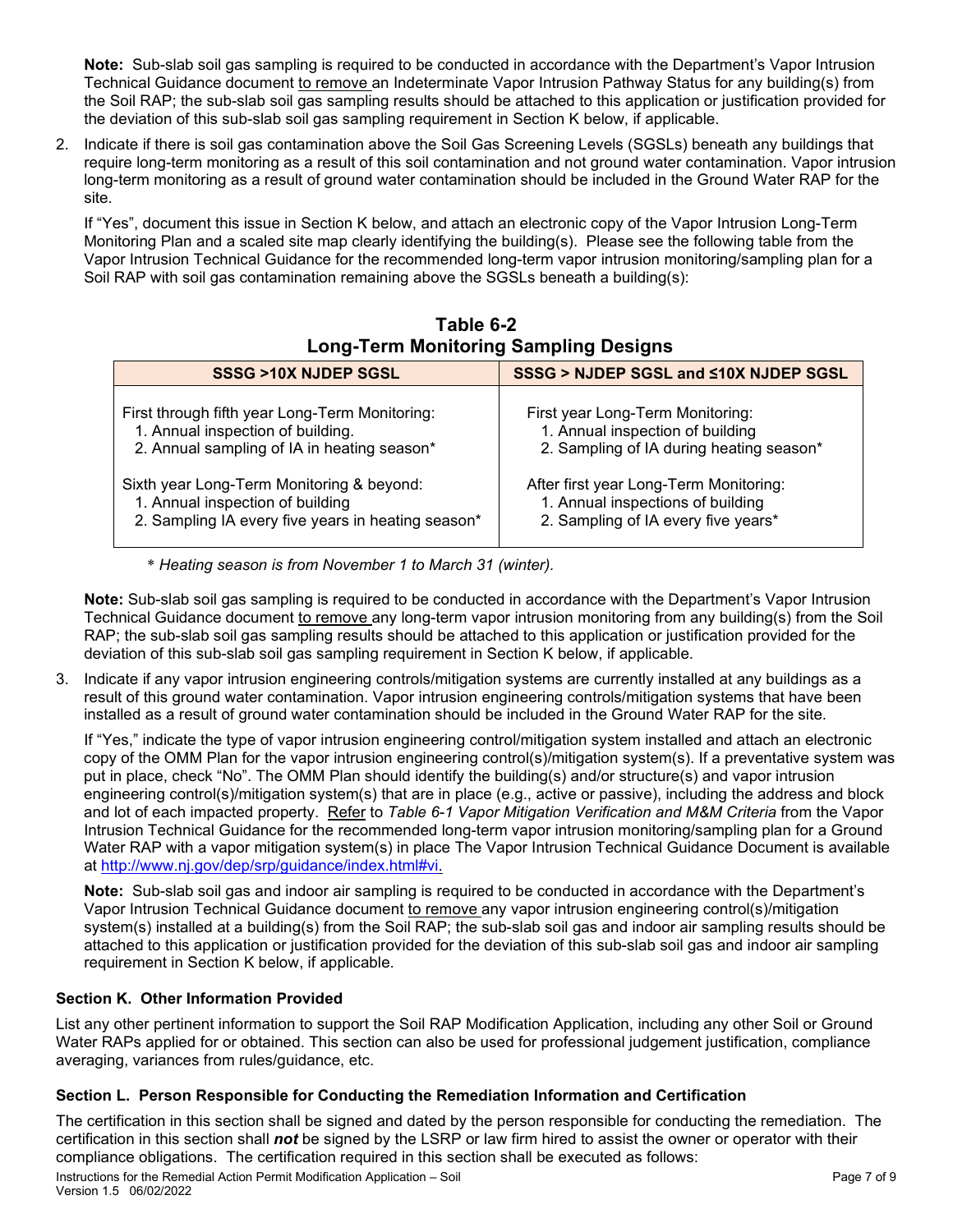- 1. For a corporation or limited liability company, by a principal executive officer of at least the level of vice president; or
- 2. For a partnership or sole proprietorship, by a general partner or the proprietor, respectively; or
- 3. For a municipality, state, Federal or other public agency, by either a principal executive officer or ranking elected official; or
- 4. By a duly authorized representative of the corporation, partnership, sole proprietorship, municipality, state or Federal or other public agency, as applicable. A person is deemed to be a duly authorized representative if the person is authorized in writing by an individual described in 1, 2 or 3 above and the authorization meets the following criteria:
	- i. The authorization specifies either an individual or a position having responsibility for the overall operation of the industrial establishment or activity, such as the position of plant manager, or a superintendent or person of equivalent responsibility (a duly authorized representative may thus be either a named individual or any individual occupying a named position);
	- ii. The written authorization is submitted to the NJDEP along with the certification; and
	- iii. If an authorization is no longer accurate because a different individual or position has responsibility for the overall operation of the industrial establishment or activity, a new authorization satisfying the requirements of this section shall be submitted to the NJDEP prior to or together with any reports, information, or applications to be signed by an authorized representative.
- Provide the full legal name of the person responsible for conducting the remediation;
- Provide the full name of the representative of the person responsible for conducting the remediation, pursuant to N.J.A.C. 7:26C-1. Enter "Same" if the representative is the same person as the person responsible for conducting the remediation;
- Provide the title of the representative of the person responsible for conducting the remediation;
- Provide the telephone number, extension number, and fax number of the representative of the person responsible for conducting the remediation;
- Provide the mailing address, including the city/town, state, and zip code of the representative of the person responsible for conducting the remediation;
- Provide the email address of the representative of the person responsible for conducting the remediation;
- The representative for the person responsible for conducting the remediation shall provide:
	- $\div$  His/her signature where indicated;
	- His/her name and title (i.e., President, CEO); and
	- $\div$  The date when the signing occurred.

**Note:** There may be circumstances where the person responsible for conducting the remediation signature cannot be obtained. In these situations, a copy of the completed permit application excluding the person responsible for conducting the remediation signature should be provided to the person responsible for conducting the remediation. To document that the person responsible for conducting the remediation was provided a copy of the permit application, a copy of the letter transmitting the permit application needs to be included with the application submitted to the NJDEP.

## **Section M. Current Owner of the Site Information and Certification**

The certification in this section shall be signed and dated by the person who owns the property. The certification in this section shall *not* be signed by the LSRP or law firm hired to assist the owner or operator with their compliance obligations. The certification required in this section shall be executed as follows:

- 1. For a corporation or limited liability company, by a principal executive officer of at least the level of vice president; or
- 2. For a partnership or sole proprietorship, by a general partner or the proprietor, respectively; or
- 3. For a municipality, state, Federal or other public agency, by either a principal executive officer or ranking elected official; or
- 4. By a duly authorized representative of the corporation, partnership, sole proprietorship, municipality, state or Federal or other public agency, as applicable. A person is deemed to be a duly authorized representative if the person is authorized in writing by an individual described in 1, 2 or 3 above and the authorization meets the following criteria:
	- i. The authorization specifies either an individual or a position having responsibility for the overall operation of the industrial establishment or activity, such as the position of plant manager, or a superintendent or person of equivalent responsibility (a duly authorized representative may thus be either a named individual or any individual occupying a named position);